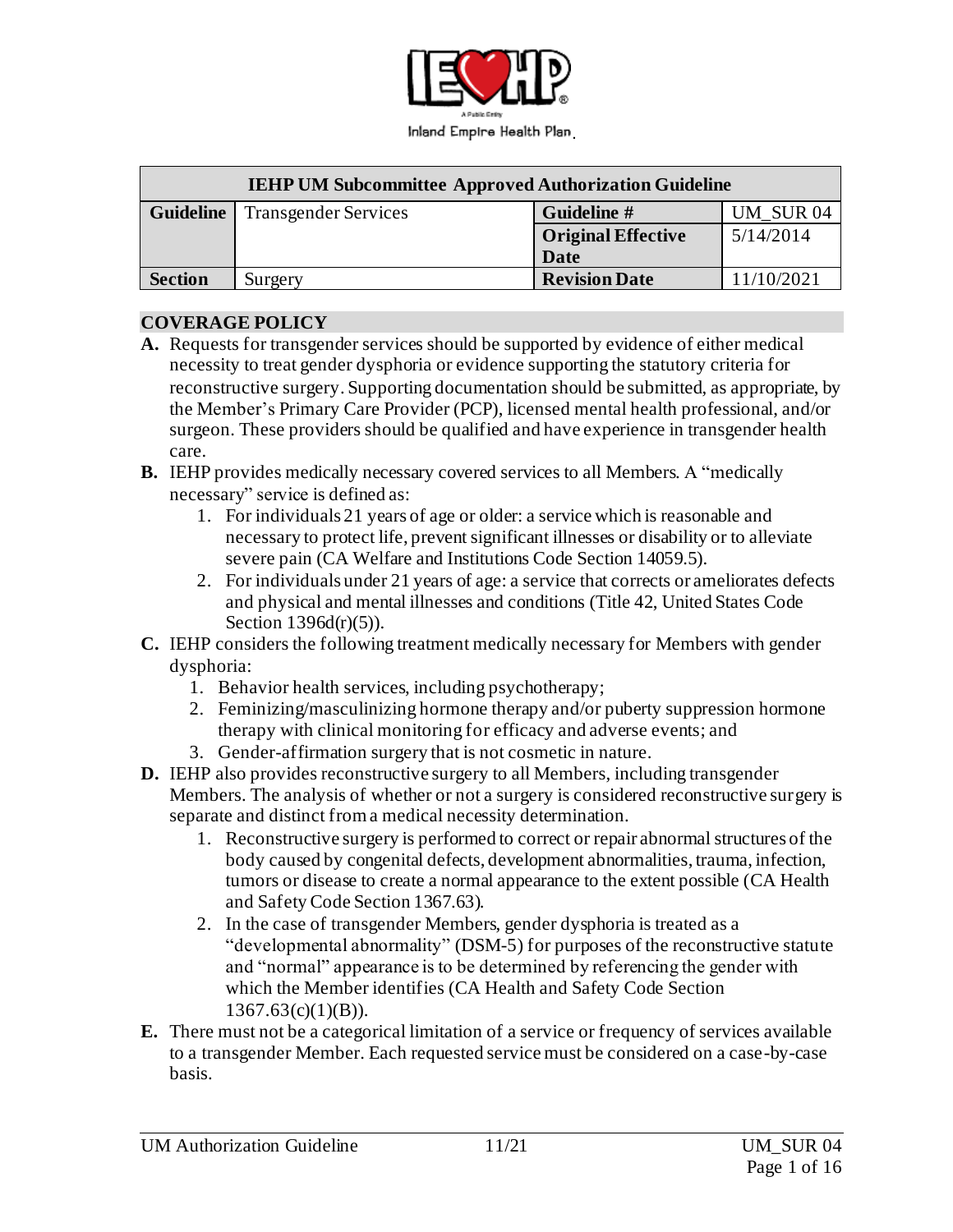#### **Qualification Process of Gender-Affirming Treatments and Procedures:**

#### **Members 18 years of age or older:**

#### **A. Hormone Therapy**

- 1. The individual must have a diagnosis of gender dysphoria.
- 2. The individual must be age of majority. In California, the age of majority is 18 years.
- 3. The individual must be able to provide informed consent.

Feminizing/masculinizing hormone therapy may lead to irreversible physical changes and/or adverse effects. The individual must have the capacity to make a fully informed decision to consent to treatment. This should include a discussion regarding physical effects of hormone therapy, medical risks, and options for fertility preservation.

- 4. It is recommended that the individual be in therapy with a mental health professional.
	- a. The mental health professional must have at a minimum a master's degree or its equivalent in a clinical behavioral science field by an accredited institution, an up-to-date clinical license, training, continuing education and experience working with the diagnosis and treatment of gender dysphoria.
- 5. The medical provider prescribing the gender-affirming hormones may be a Primary Care Physician, an Obstetrician-Gynecologist, an Endocrinologist, or another medical professional with a license to prescribe hormones.
	- a. The goal of trans-feminizing hormone therapy is the development of female secondary sex characteristics, and suppression/minimization of male endogenous secondary sex characteristics.
	- b. The goal of trans-masculinizing hormone therapy is the development of male secondary sex characteristics, and suppression/minimization of female endogenous secondary sex characteristics.

## **B. Chest and Genital Gender-Affirming Surgical Consultation:**

- 1. The individual must have a diagnosis of persistent gender dysphoria or meet the statutory criteria for reconstructive surgery.
- 2. The individual must be age of majority. In California, the age of majority is 18 years.
- 3. The individual must be able to provide informed consent. Feminizing/masculinizing gender-affirming surgery will lead to irreversible physical changes and/or potential adverse effects, and the individual must have the capacity to make a fully informed decision to consent to treatment.
- 4. A Medical Evaluation Form is to be completed (Attachment A). Alternatively, the Provider may submit the same content in the clinical documentation.
- 5. The Therapist Documentation Form for Evaluation for Transgender Surgery is to be completed (Attachment B). Alternatively, a letter from the Therapist addressing the same content as Attachment B is acceptable.
	- a. **One form/letter (for chest surgeries)** from a mental health professional endorsing the request in writing is required for the following chest surgeries:
		- i. (M to F) Augmentation mammoplasty;
		- ii. (F to M) Mastectomy with male chest reconstruction.
	- b. **Two forms/letters (for genital surgeries)** from mental health professionals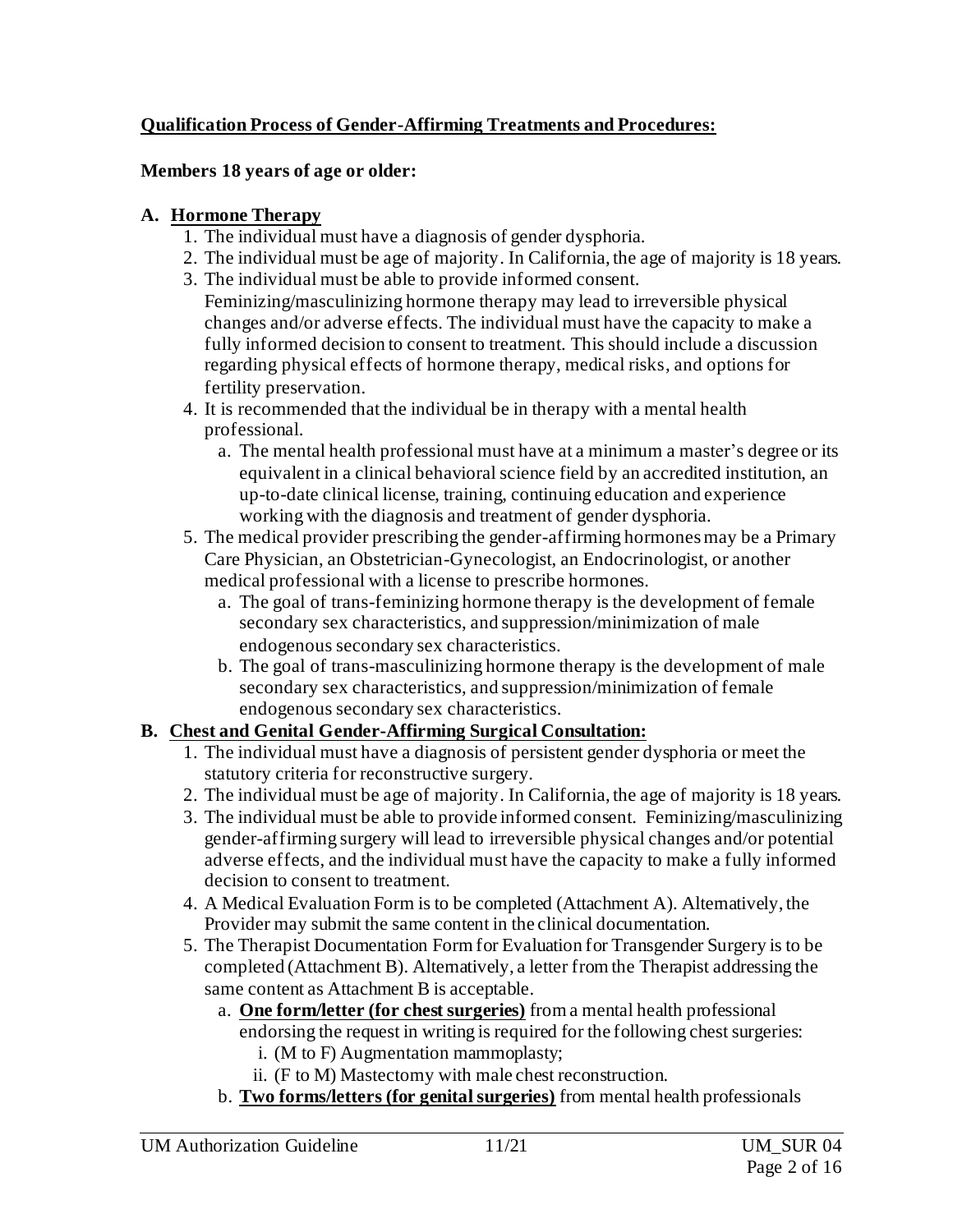endorsing the request in writing are required for the following genital surgeries:

- i. (M to F) Penectomy, orchiectomy, vaginoplasty, colovaginoplasty, clitoroplasty, vulvoplastry, and labioplasty;
- ii. (F to M) Hysterectomy, salpino-oophorectomy, urethorplasty, metoidoplasty, phalloplasty, vaginectomy, scrotoplasty, penile implant, testicular prosthesis.
- 6. For all genital surgeries, the individual must have undergone 12 months of continuous hormone therapy as appropriate to the patient's gender goals (unless hormones are not clinically indicated for the individual.)
- 7. For vaginoplasty, metoidioplasty, and phallopasty, the individual must have been living in the gender role congruent with the patient's gender identity for 12 continuous months.
- 8. It is strongly recommended that a social health assessment that screens the Member for social needs such as housing, food, transportation, and other basic needs be completed by the Provider. IEHP's Social Health Survey (Transgender Pre-Operative Assessment) can be accessed at https://ww3.iehp.org/en/providers/special-programs/iehpgender-health/ and click on IEHP Social Health Survey.
- 9. Although not explicit criterion, it is recommended that male to female patients undergo feminizing hormone therapy (minimum 12 months) prior to breast augmentation surgery. The purpose is to maximize breast growth in order to obtain better surgical (aesthetic) results.

# **C. Penile Prosthesis Requests:**

IEHP will review requests on a case-by-case basis consistent with Medi-Cal guidelines for medical necessity. Penile prosthesis requests require:

- 1. Completion of genital gender-affirming surgery consultation
- 2. Status of phalloplasty:
	- a. Approved request for phalloplasty surgical procedure; OR
	- b. Completion of phalloplasty surgical procedure
- 3. Documentation of:
	- a. Inability to achieve insertive coitus; AND
	- b. Tried and failed external penile rigidity device (e.g. penile splint)

# **D. Other Gender-Affirming Surgical Interventions:**

# 1. **Facial Surgical Consultation:**

- a. The individual must have a diagnosis of persistent gender dysphoria or meet the statutory criteria for reconstructive surgery.
- b. The individual must be 18 years of age or older. In California, the age of majority is 18.
- c. The individual must be able to provide informed consent;
	- i. Feminizing/Masculinizing gender-affirming surgery will lead to irreversible physical changes and/or potential adverse effects, and the individual must have the capacity to make a fully informed decision to consent to treatment.
	- ii. The treating surgeon must show that the individual has received appropriate education prior to the proposed procedure.
- d. Member has lived as the preferred gender for 12 continuous months.
- e. A Medical Evaluation Form is to be completed (Attachment A). Alternatively, the Provider may submit the same content in the clinical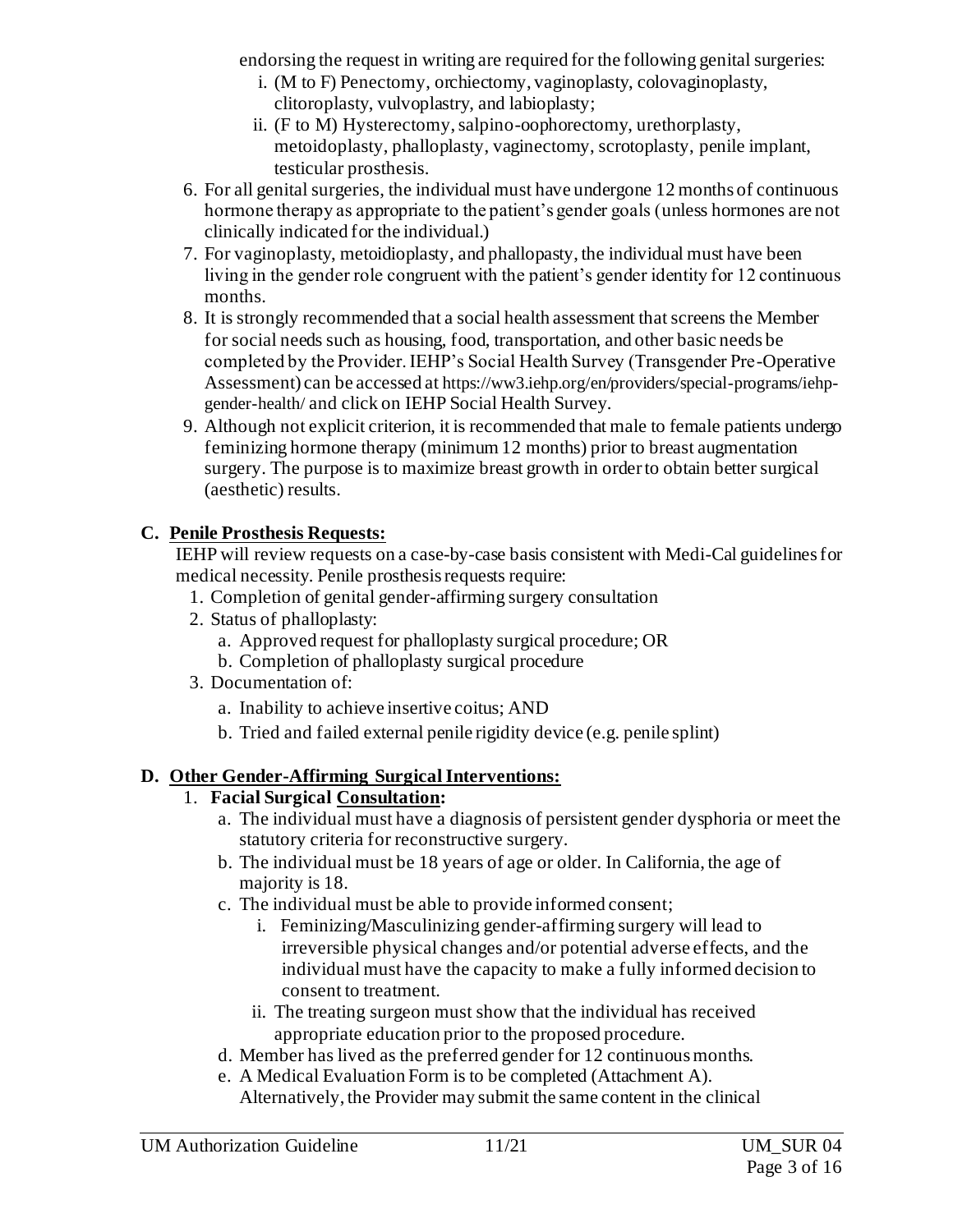documentation.

- f. The Therapist Documentation Form for Evaluation for Transgender Surgery is to be completed (Attachment B). Alternatively, a letter from the Therapist addressing the same content as Attachment B is acceptable.
	- i. The form/letter must evaluate facial feature(s) that cause persistent gender dysphoria or meet the statutory criteria for reconstructive surgery, clarify goals and expectations, and assess self-acceptance, AND
	- ii. Address how the presence of stated feature(s) impair function in relation to activities of daily living, AND
	- iii. Address how reconstruction of said features will improve quality of life and daily function.

## 2.**Facial Surgery requests:**

- a. All components of facial surgery consultation requests have been completed.
- b. Clear documentation of proposed facial surgery procedures with evidence, to include photos, justifying medical necessity and/or reconstructive purpose of requested surgical procedure.
- c. Cosmetic services are not a covered benefit.

## 3.**Revisions of Gender-Affirming Surgery Requests:**

IEHP authorizes requests for surgical revision on a case-by-case basis consistent with Medi-Cal guidelines for medical necessity to treat gender dysphoria and/or reconstructive surgery. IEHP does not cover cosmetic surgery.

Clinical documentation must support medical necessity to treat gender dysphoria or reconstructive surgery. Surgical revision requests require:

- a. Medical and/or functional complications of prior gender-affirming procedure.
- b. Measurements and/or photographs of deformity/asymmetry (if applicable).

c. Endorsement of medical necessity or reconstructive purpose from the performing surgeon.

4. It is strongly recommended that a **social health assessment** that screens the Member for social needs such as housing, food, transportation, and other basic needs be completed by the Provider prior to proceeding with all surgical interventions. IEHP's Social Health Survey (Transgender Pre-Operative Assessment) can be accessed at https://ww3.iehp.org/en/providers/special-programs/iehp-gender-health/ and click on IEHP Social Health Survey.

# **E. Medically Necessary Durable Medical Equipment (DME) Items:**

- 1. The Medi-Cal definition of medical necessity limits health care services to those necessary to protect life, prevent significant illness or significant disability, or to alleviate severe pain. Prescribed DME items may be covered as medically necessary only to preserve bodily function essential to activities of daily living or to prevent significant physical disability.
	- a. Chest binders are used by transgender men to alleviate disabling symptoms of gender dysphoria and improve activities of daily living. Chest binder use may obviate the need to proceed with gender-affirming surgery. As such, chest binders are a medically necessary DME item and will be allowed with a frequency limit of 3 (three) every 6 (six) months.
	- b. Vaginal dilation protocols are a required part of the post-operative treatment plan for transgender women who have undergone vaginoplasty. As such, vaginal dilators are a medically necessary DME item in order to ensure an optimal post- operative course and are allowed one time per Member.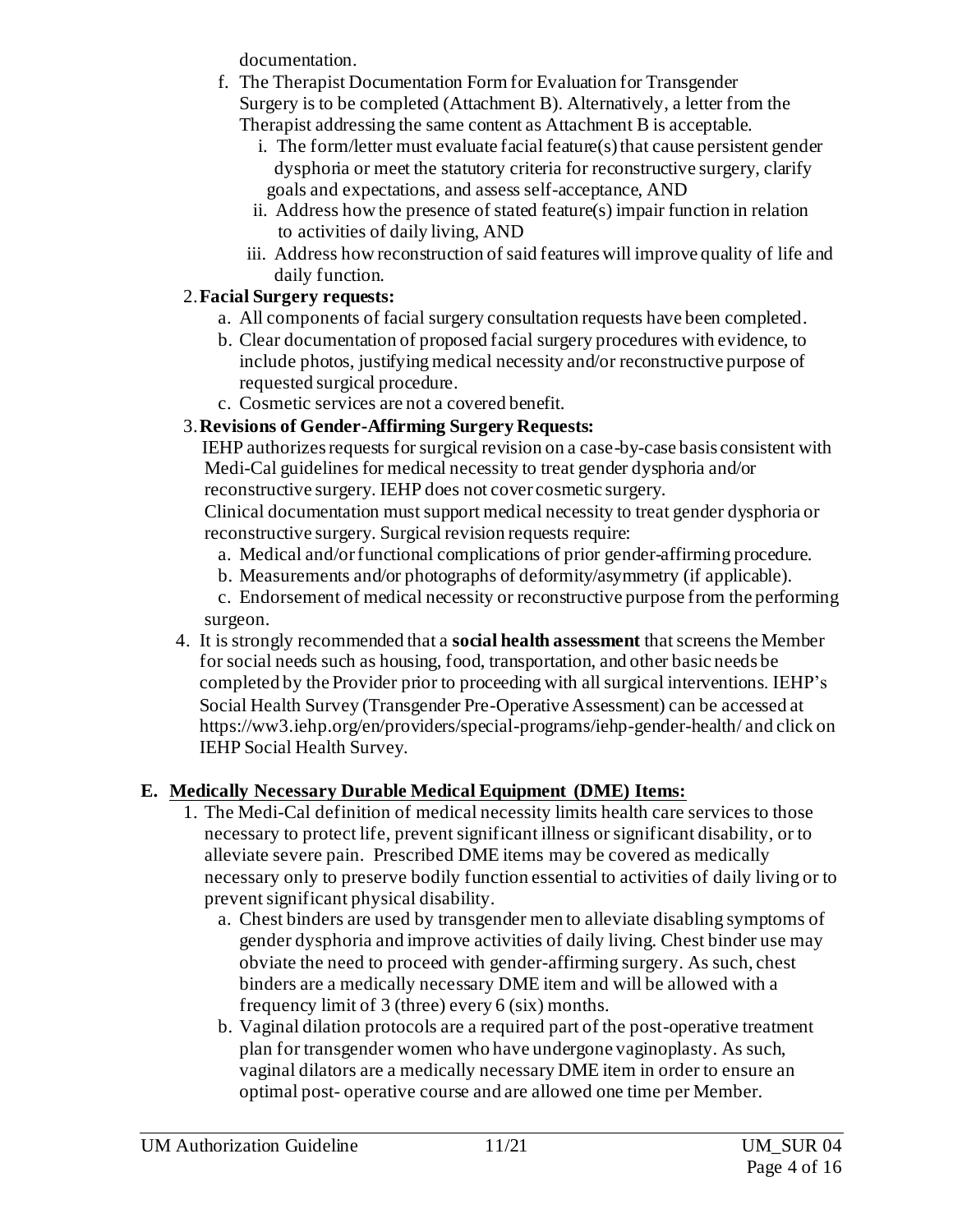**F.** Please refer to *UM Subcommittee Approved Guideline- Hair Removal* for hair reduction consultation and procedure authorization criteria.

#### **For Members under 18 years of age:** 1

#### **A. Hormone Therapy**

- 1. The individual must have a diagnosis of gender dysphoria.
- 2. It is strongly recommended that the individual be in therapy with a mental health professional.
	- a. The mental health professional must have at a minimum a master's degree or its equivalent in a clinical behavioral science field by an accredited institution, an up-to- date clinical license, and training in childhood and adolescent developmental psychopathology.
- 3. Puberty-Suppressing Hormone therapy requires a referral with the following information:
	- a. Demonstration of long-lasting and intense pattern of gender non-conformity or gender dysphoria.
	- b. Gender dysphoria emerged or worsened with onset of puberty.
	- c. Coexisting psychological, medical, or social problems that could interfere with treatment have been addressed.
	- d. Because the individual has not reached the age of consent (18 years of age in California), informed consent has been obtained from the parent or other caretaker or guardians.
	- e. Puberty-suppression hormone therapy typically is provided at Tanner level 2 development.
- 4. Feminizing/Masculinizing Hormone therapy requires:
	- a. Demonstration of long-lasting and intense pattern of gender non-conformity or gender dysphoria.
	- b. Gender dysphoria emerged or worsened with onset of puberty.
	- c. Coexisting psychological, medical, or social problems that could interfere with treatment have been addressed.
	- d. For members under 18 years of age with sufficient mental capacity to give informed consent.
		- i. Feminizing/Masculinizing Hormone therapy prior to age 18 years may be granted on a case-by-case review with medical justification that benefits outweigh the risks.
	- e. Because the individual has not reached the age of consent (18 years of age in California), informed consent has been obtained from the parent or other caretaker or guardians. This should include a discussion regarding physical effects of hormone therapy, medical risks and options for fertility preservation.
- 5. The medical provider prescribing the gender-affirming hormones may be a Pediatrician or other PCP, an Endocrinologist, or another medical professional with a license to prescribe hormones.
	- a. The goal of trans-feminizing hormone therapy is the development of female secondary sex characteristics, and suppression/minimization of male

 $<sup>1</sup>$  Gender-affirming care for transgender youth is a young and rapidly evolving field. In the absence of solid evidence, Providers must rely</sup> on expert opinion. This guideline is largely based on expert opinion from the fields of adolescent medicine, pediatric endocrinology, family medicine, and advanced practice nursing who have many years of expertise in clinical care and research.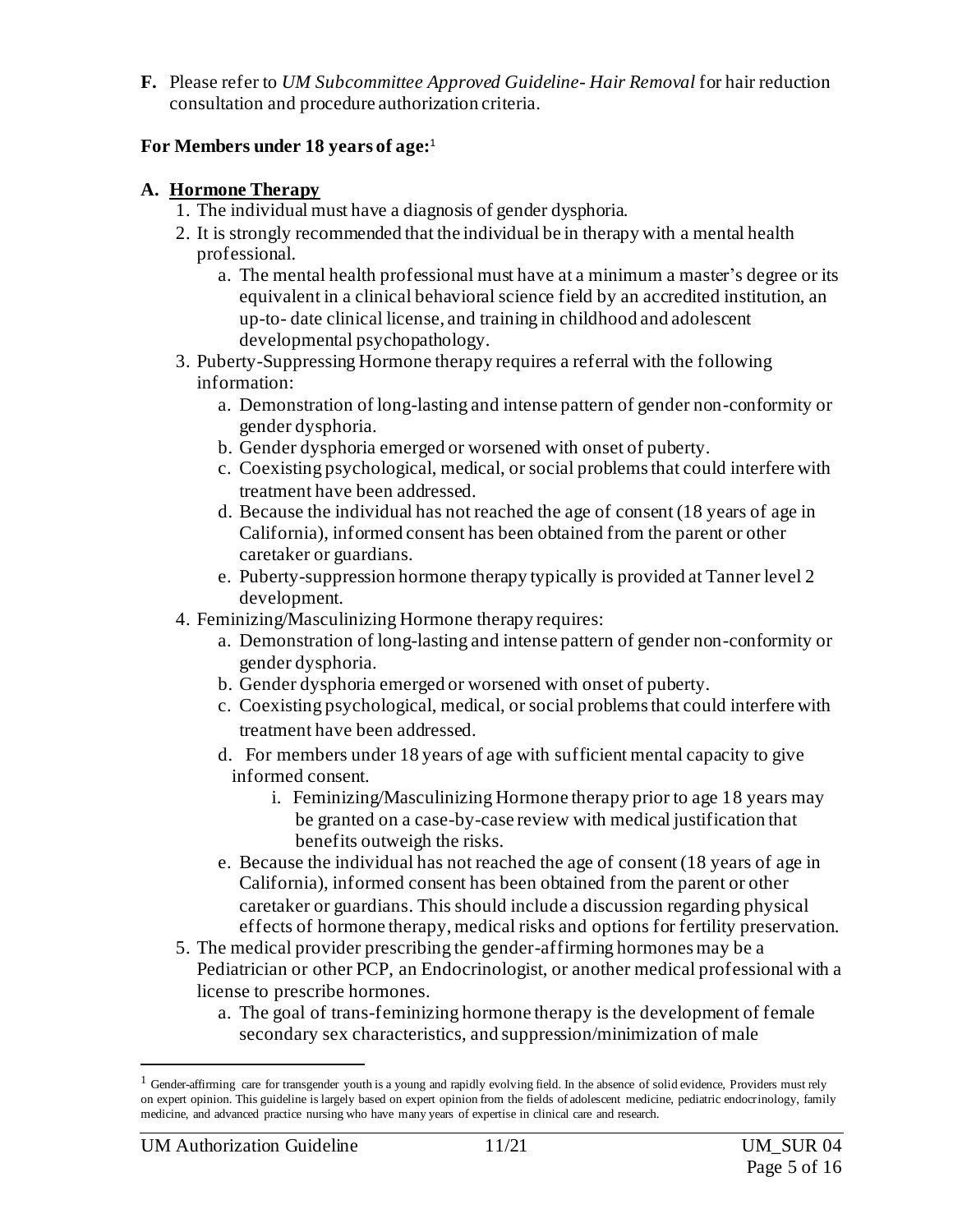endogenous secondary sex characteristics.

b. The goal of trans-masculinizing hormone therapy is the development of male secondary sex characteristics, and suppression/minimization of female endogenous secondary sex characteristics.

#### **B. Gender-affirming surgical therapy for Members younger than 18 years:**

- 1. Genital surgery is not covered for Members younger than 18 years of age;
- 2. Chest surgery is covered in transgender female to male Members younger than 18 years of age based on the following criteria:
	- a. 1 year of testosterone treatment, and
	- b. Living in preferred gender for ample amount of time;
	- c. The individual must have a diagnosis of persistent gender dysphoria or meet the statutory criteria for reconstructive surgery;
	- d. Informed consent is obtained. Feminizing/masculinizing gender-affirming surgery will lead to irreversible physical changes and/or potential adverse effects, and the individual must have the capacity to make a fully informed decision to consent to treatment. Because the individual has not reached the age of consent (18 years of age in California), informed consent has been obtained from the parent or other caretaker or guardians.
	- e. A Medical Evaluation Form is to be completed (see Attachment A). Alternatively, the Provider may submit the same content in the clinical documentation;
	- f. The Therapist Documentation Form for Evaluation for Transgender Surgery is to be completed (see Attachment B). Alternatively, a letter from the Therapist addressing the same content as Attachment B is acceptable.
		- i. **One form/letter (for chest surgeries)** from a mental health professional endorsing the request in writing is required for (F to M) mastectomy with male chest reconstruction.
- 3. All other transgender surgery requests for Members younger than 18 years of age will be reviewed for medical necessity to treat gender dysphoria, or to determine if they meet the statutory criteria for reconstructive surgery, on a case by case basis.
- 4. It is strongly recommended that a **social health assessment** that screens the Member for social needs such as housing, food, transportation, and other basic needs be completed by the Provider prior to all surgical interventions. IEHP's Social Health Survey (Transgender Pre-Operative Assessment) can be accessed at https://ww3.iehp.org/en/providers/special-programs/iehp-gender-health/ and click on IEHP Social Health Survey.

## **Covered Gender-Affirming Surgery:**

- 1. Hysterectomy
- 2. Salpingo-oophorectomy
- 3. Urethroplasty
- 4. Metoidioplasty
- 5. Phalloplasty
- 6. Vaginectomy
- 7. Scrotoplasty
- 8. Penile Implant
- 9. Testicular Prosthesis
- 10. Penectomy
- 11. Orchiectomy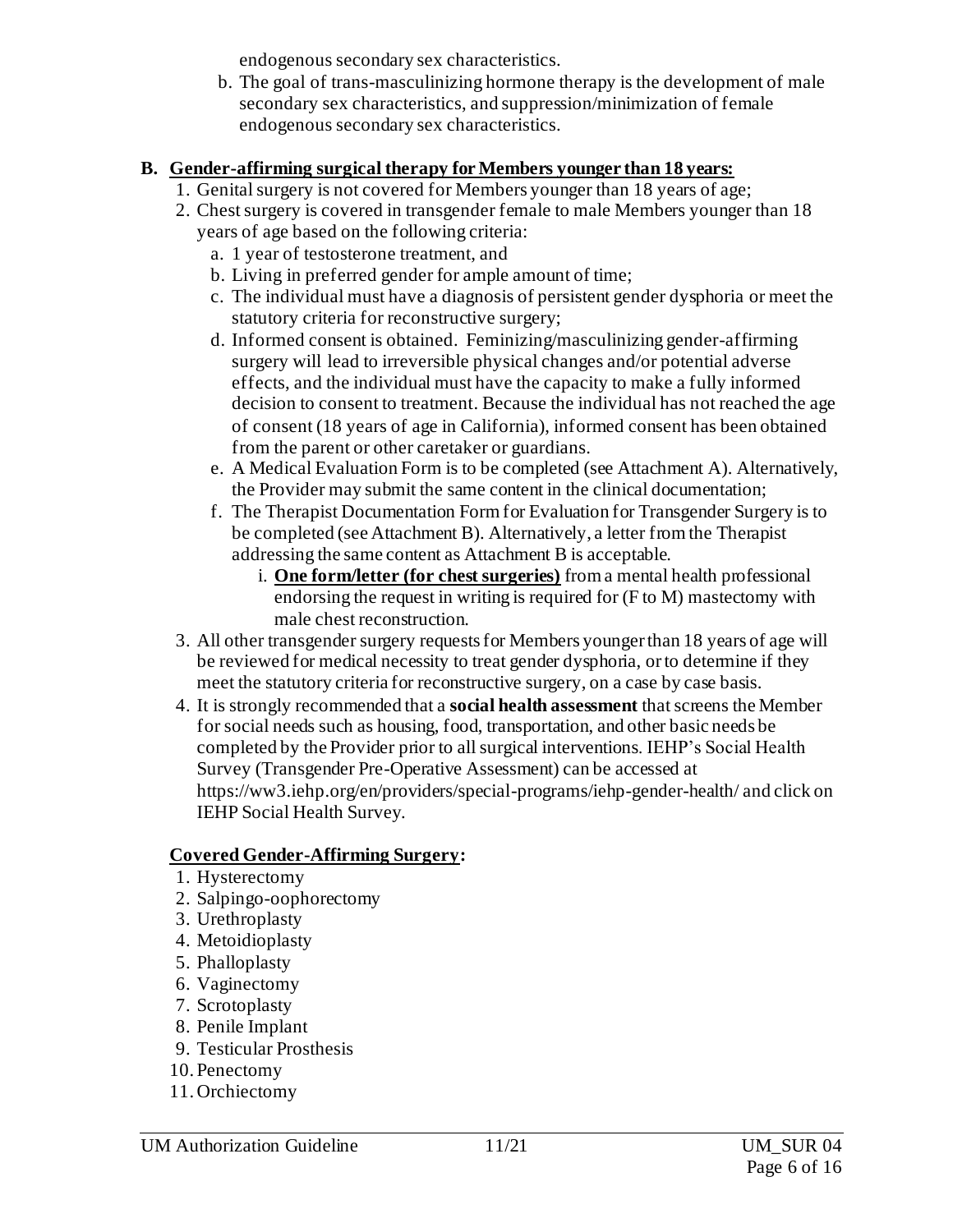- 12. Vaginoplasty
- 13.Colovaginoplasty
- 14.Clitoroplasty
- 15. Vulvoplasty
- 16. Labiaplasty

**Other Commonly Requested Surgeries (that would be reviewed on a case-by-case basis for medical necessity to treat gender dysphoria or to determine if the statutory criteria for reconstructive surgery is met):** 

- 1. Abdominoplasty
- 2. Augmentation Mammoplasty
- 3. Face lift, Blepharoplasty
- 4. Brow Lift
- 5. Calf Implants
- 6. Cheek/Malar Implants
- 7. Chin/Nose Implant
- 8. Collagen injections
- 9. Facial Bone Reconstruction
- 10. Forehead Lift
- 11. Hair Removal or Transplant
- 12.Liposuction
- 13.Lip Reduction
- 14. Mastopexy
- 15. Neck Tightening
- 16. Pectoral Implants
- 17.Reduction Thyroid Chondroplasty
- 18.Removal of Redundant Skin
- 19.Rhinoplasty
- 20. Voice Therapy/Voice Lessons
- 21. Voice Modification Surgery

## **COVERAGE LIMITATIONS AND EXCLUSIONS**

**Coding Issues-** CPT Codes Not Covered:

- 1. 55970 Intersex surgery, male to female
- 2. 55980 Intersex surgery, female to male
- 3. Due to the serial nature of surgery for the gender transition, CPT-4 coding should be specific for the procedures performed during each operation. A Treatment Authorization Request (TAR) is necessary only for procedures that currently require a TAR.

## **ADDITIONAL INFORMATION**

Health professionals can assist gender dysphoric individuals with affirming their gender identity, exploring different options for expression of that identity, and making decisions about medical treatment options for alleviating gender dysphoria. These include:

- 1. Psychotherapy for purposes such as exploring gender identity, role, and expression; addressing the negative impact of gender dysphoria and stigma on mental health; alleviating internalized transphobia; enhancing social and peer support; improving body image; or promoting resilience.
- 2. Changes in gender expression and role.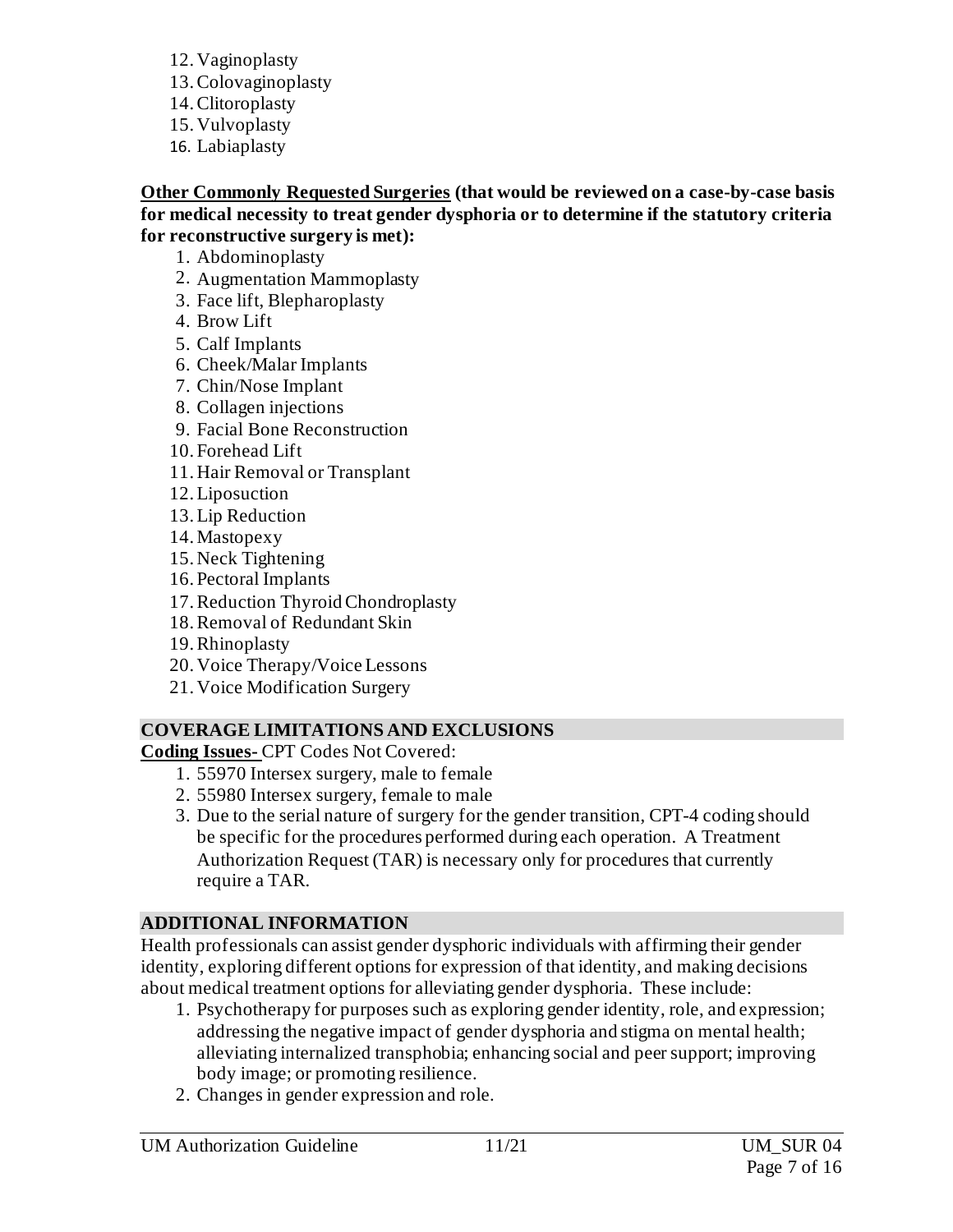- 3. Hormone therapy to feminize or masculinize the body or puberty suppression therapy.
- 4. Surgery to change primary and/or secondary sex characteristics.

# **CLINICAL/REGULATORY RESOURCE**

#### **Centers for Medicare and Medicaid Coverage (CMS), National Coverage Determination (NCD) for Gender Dysphoria and Gender Reassignment Surgery (140.9)**

CMS determined that no national coverage determination (NCD) is appropriate at this time for gender reassignment surgery for Medicare beneficiaries with gender dysphoria. Coverage determination will continue to be made by the local Medicare Administrative Contractor (MAC) on a case-by-case basis.

## **Medi-Cal (2020):**

Treatment for gender dysphoria is a covered Medi-Cal benefit when medically necessary.

# **Department of Health Care Services, All Plan Letter 20-018:**

The purpose of this All Plan Letter (APL) is to remind Medi-Cal managed care health plans (MCPs) that they must provide covered services to all Medi-Cal beneficiaries, including transgender beneficiaries.

#### **World Professional Association for Transgender Health Standards of Care for the Health of Transsexual, Transgender, and Gender-Nonconforming People, Version 7 - WPATH (2012):**

The World Professional Association for Transgender Health (WPATH) is an international, multidisciplinary, professional association whose mission is to promote evidence-based care, education, research, advocacy, public policy, and respect in transsexual and transgender health.

## **DEFINITION OF TERMS**

Gender dysphoria: Discomfort or distress that is caused by a discrepancy between a person's gender identity and that person'ssex assigned at birth.

## **REFERENCES**

- 1. AETNA. 2013 "Clinical Policy Bulletin: Gender Reassignment Surgery."
- 2. American Psychiatric Association. 2013. Diagnostic and Statistical Manual of Mental Disorders (5<sup>th</sup> edition). Arlington, VA: American Psychiatry Publishing.
- 3. California Family Code Sections 6926, 6927, 6929. Accessed on February 2, 2021 at: [http://leginfo.legislature.ca.gov/faces/codes\\_displaySection.xhtml?sectionNum=6924.&l](http://leginfo.legislature.ca.gov/faces/codes_displaySection.xhtml?sectionNum=6924.&lawCode=FAM) [awCode=FAM](http://leginfo.legislature.ca.gov/faces/codes_displaySection.xhtml?sectionNum=6924.&lawCode=FAM)
- 4. California Health and Safety Code, Section 1367.63, 1999. Accessed February 1, 2021 at: https://california.public.law/codes/ca\_health\_and\_safety\_code\_section\_1367.63
- 5. Centers for Medicare & Medicaid Services, 2016 "National Coverage Determination (NCD) for Gender Dysphoria and Gender Reassignment Surgery (140.9), 2016
- 6. CIGNA. 2012 "Medical Necessity Guidelines: Gender Reassignment Surgery."
- 7. Department of Health Care Services (DHCS), State of California-Health and Human Services Agency. October 26, 2020. All Plan Letter 20-018, Ensuring Access to Transgender Services
- 8. Deutsch, Madeline, 2016. "Guidelines for the Primary and Gender-Affirming Care of Transgender and Gender Nonbinary People," Center of Excellence for Transgender Health, Department of Family & Community Medicine, UCSF, 2nd edition, June 17, 2016.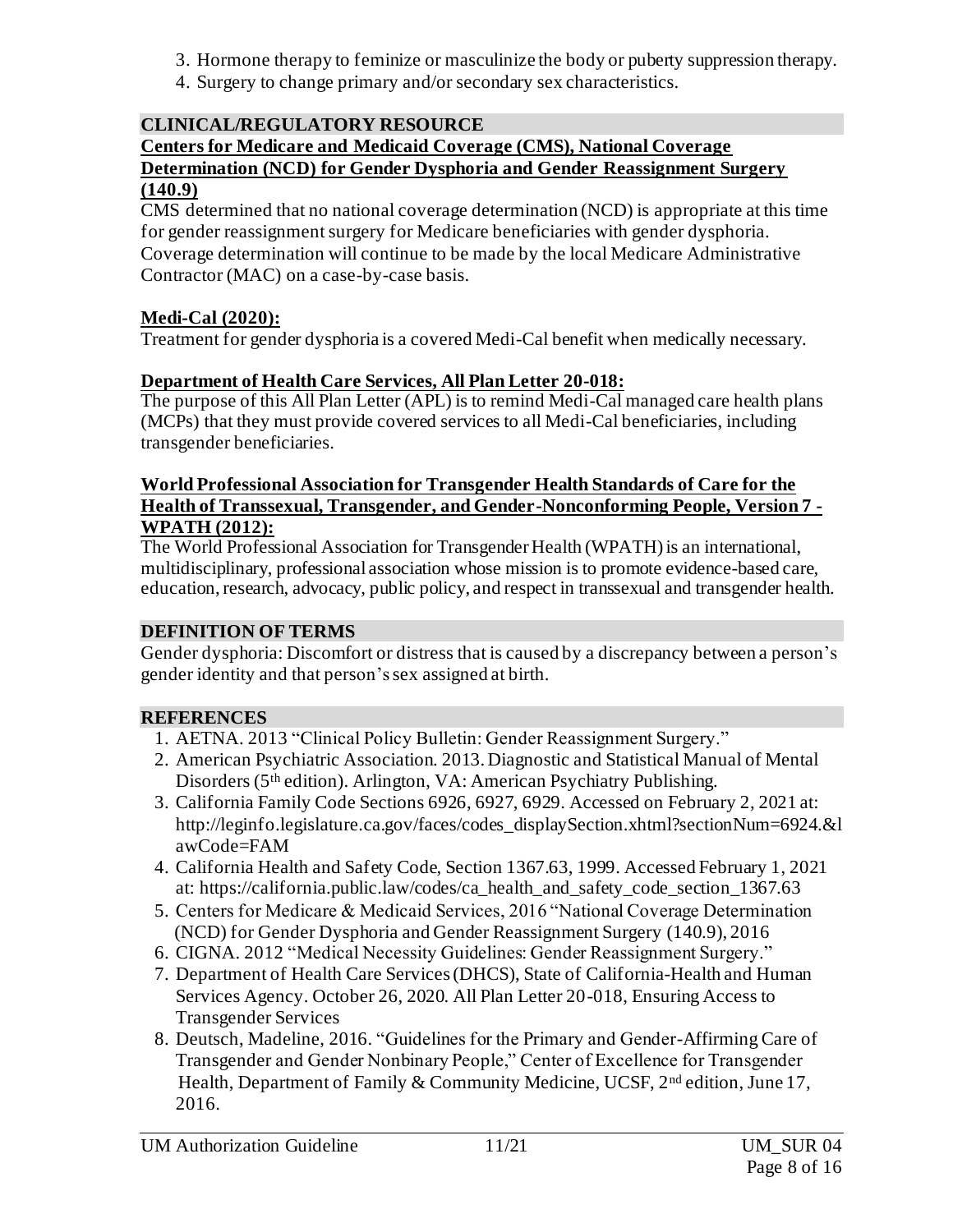- 9. Medi-Cal Provider Manual. 2020. Transgender Services. Accessed February 1, 2021 at <https://files.medi-cal.ca.gov/pubsdoco/Publications/masters-MTP/Part2/transgender.pdf>
- 10. Medi-Cal Provider Manual, 2020. Durable Medical Equipment (DME): An Overview. Accessed February 1, 2021 at: https://files.medical.ca.gov/pubsdoco/Publications/masters-MTP/Part2/dura.pdf
- 11. Medical Board of California, Frequently Asked Questions Cosmetic Treatments, accessed on September 13, 2018 at: [http://www.mbc.ca.gov/Licensees/Cosmetic\\_Treatments\\_FAQ.aspx](http://www.mbc.ca.gov/Licensees/Cosmetic_Treatments_FAQ.aspx)
- 12. San Francisco Department of Public Health, accessed at [https://www.sfdph.org/dph/comupg/oprograms/THS/eligibility.asp on 09/19/2016](https://www.sfdph.org/dph/comupg/oprograms/THS/eligibility.asp%20on%2009/19/2016).
- 13. San Francisco Health Plan, accessed a[t https://www.sfdph.org/dph/files/THS2/SFHP-](https://www.sfdph.org/dph/files/THS2/SFHP-%20%20%20MedicalCriteriaTransgenderCare-020215.pdf)[MedicalCriteriaTransgenderCare-020215.pdf](https://www.sfdph.org/dph/files/THS2/SFHP-%20%20%20MedicalCriteriaTransgenderCare-020215.pdf) on April 29, 2017
- 14. Title 42 USC 1396 $d(r)(5)$  available to view at https://uscode.house.gov/view.xhtml?req=1396d&f=treesort&fq=true&num=60&hl=tru e&edition=prelim&granuleld=USC-prelim-title42-section1396d
- 15. United Healthcare. "Reimbursement Policy: Transsexual Surgery." 2014
- 16.Welfare and Institutions Code section 14059.5 available to view at https://leginfo.legislature.ca.gov/faces/codes\_displaySection.xhtml?lawCode=WIC&sect ionNum=14059.5.
- 17.WPATH Standards of Care Revision Committee. 2011. Standards of Care for the Health of Transsexual, Transgender, and Gender-Nonconforming People, 7th version. World Professional Association for Transgender Health. Accessed January 26, 2021 at <https://www.wpath.org/publications/soc>
- 18.Wylie, et al., Endocrine Treatment of Gender-Dysphoric/Gender-Incongruent Persons: An Endocrine Society Clinical Practice Guideline, J Clin Endocrinol Metab, November 2017, 102(11):3869-3903.

## **DISCLAIMER**

IEHP Clinical Authorization Guidelines (CAG) are developed to assist in administering plan benefits, they do not constitute a description of plan benefits. The Clinical Authorization Guidelines (CAG) express IEHP's determination of whether certain services or supplies are medically necessary, experimental and investigational, or cosmetic. IEHP has reached these conclusions based upon a review of currently available clinical information (including clinical outcome studies in the peer-reviewed published medical literature, regulatory status of the technology, evidence-based guidelines of public health and health research agencies, evidence-based guidelines and positions of leading national health professional organizations, views of physicians practicing in relevant clinical areas, and other relevant factors). IEHP makes no representations and accepts no liability with respect to the content of any external information cited or relied upon in the Clinical Authorization Guidelines (CAG). IEHP expressly and solely reserves the right to revise the Clinical Authorization Guidelines (CAG), as clinical information changes.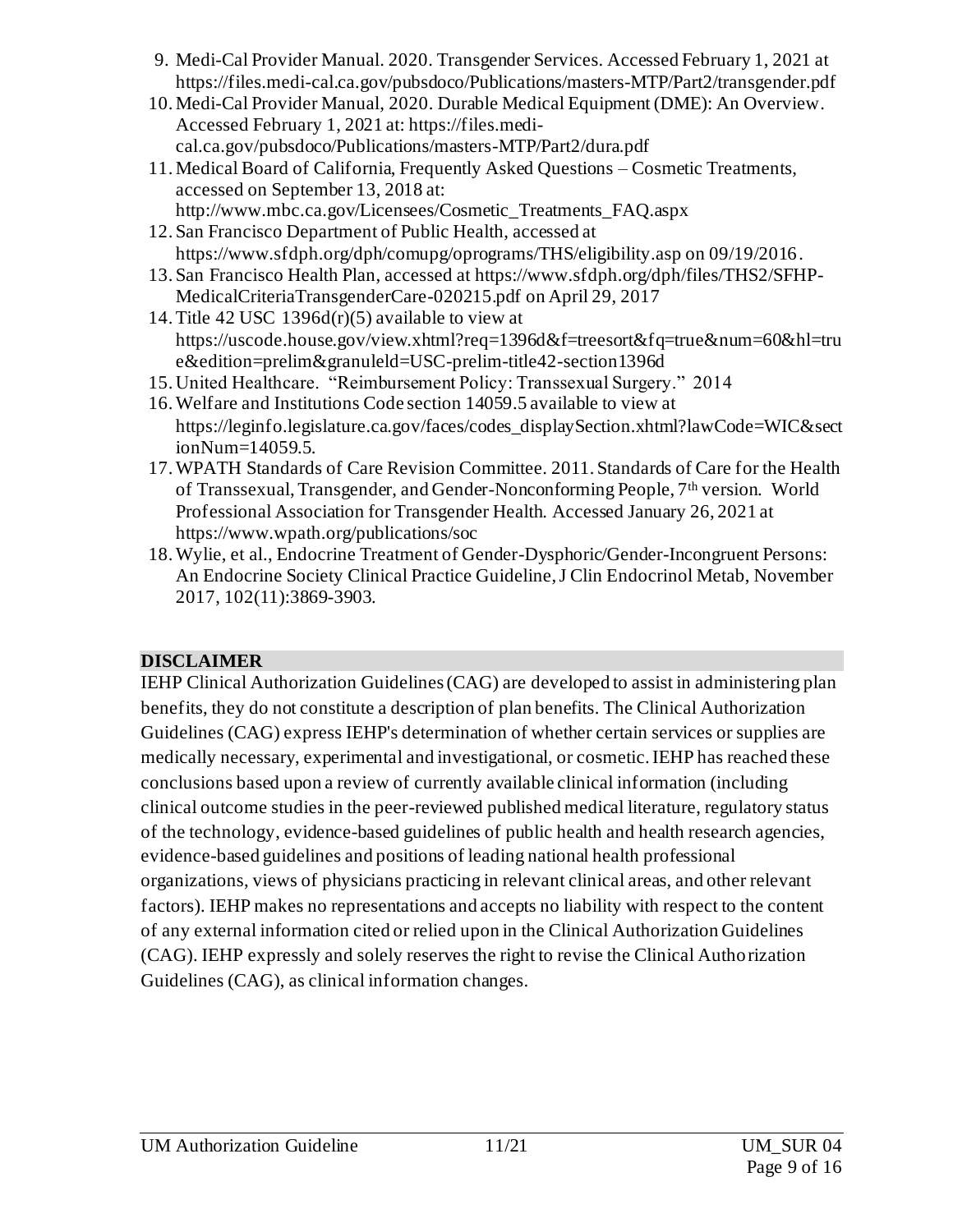#### **ATTACHMENT A**

# **Transgender Health Services Medical Evaluation Form**

| Member's current Name: ___________________________________ |                                                                                              |                                                                                    |                      |           |                                                                                                                                                                                                                                |  |
|------------------------------------------------------------|----------------------------------------------------------------------------------------------|------------------------------------------------------------------------------------|----------------------|-----------|--------------------------------------------------------------------------------------------------------------------------------------------------------------------------------------------------------------------------------|--|
|                                                            |                                                                                              |                                                                                    |                      |           |                                                                                                                                                                                                                                |  |
|                                                            |                                                                                              | Hormone Therapy History                                                            | Mark only one "Yes": |           |                                                                                                                                                                                                                                |  |
| <b>Yes</b>                                                 |                                                                                              |                                                                                    |                      |           |                                                                                                                                                                                                                                |  |
| $\Box$                                                     | This Member has taken 12 continuous months of hormone therapy as appropriate to the Member's |                                                                                    |                      |           |                                                                                                                                                                                                                                |  |
| $\Box$                                                     | gender goals, OR<br>Hormone therapy is not appropriate for this Member's gender goals, OR    |                                                                                    |                      |           |                                                                                                                                                                                                                                |  |
| $\Box$                                                     |                                                                                              |                                                                                    |                      |           |                                                                                                                                                                                                                                |  |
|                                                            | This Member has medical contraindications to hormones therapy, OR                            |                                                                                    |                      |           |                                                                                                                                                                                                                                |  |
| $\Box$                                                     | This Member is unable or unwilling to take hormone therapy                                   |                                                                                    |                      |           |                                                                                                                                                                                                                                |  |
|                                                            |                                                                                              |                                                                                    |                      |           | Please mark either "Yes" or "No" for every item on the rest of the document. All items must be completed.                                                                                                                      |  |
| Yes                                                        | <b>No</b>                                                                                    |                                                                                    |                      |           |                                                                                                                                                                                                                                |  |
| $\Box$                                                     | $\Box$                                                                                       | This Member has gender dysphoria                                                   |                      |           |                                                                                                                                                                                                                                |  |
|                                                            |                                                                                              |                                                                                    |                      |           |                                                                                                                                                                                                                                |  |
|                                                            |                                                                                              |                                                                                    |                      |           |                                                                                                                                                                                                                                |  |
|                                                            |                                                                                              | Medical conditions that could interfere with expected outcomes of proposed surgery |                      |           |                                                                                                                                                                                                                                |  |
| Yes                                                        | <b>No</b>                                                                                    |                                                                                    | Yes                  | <b>No</b> |                                                                                                                                                                                                                                |  |
| $\Box$                                                     | □                                                                                            | Uncontrolled diabetes                                                              | $\Box$               | $\Box$    | History of venous thromboembolism                                                                                                                                                                                              |  |
| □                                                          | П                                                                                            | <b>Active infection</b>                                                            | $\Box$               | $\Box$    | History of poor wound healing                                                                                                                                                                                                  |  |
| $\Box$                                                     | □                                                                                            | Severe immunosuppression                                                           | $\Box$               | $\Box$    |                                                                                                                                                                                                                                |  |
| $\Box$                                                     | $\Box$                                                                                       |                                                                                    |                      |           | Other unstable medical conditions: example and the state of the state of the state of the state of the state of the state of the state of the state of the state of the state of the state of the state of the state of the st |  |
|                                                            | <b>Other Conditions</b>                                                                      |                                                                                    |                      |           |                                                                                                                                                                                                                                |  |
| Yes                                                        | <b>No</b>                                                                                    |                                                                                    | <b>Yes</b>           | <b>No</b> |                                                                                                                                                                                                                                |  |
| $\Box$                                                     | $\Box$                                                                                       | Tobacco/nicotine use                                                               | $\Box$               | $\Box$    | Other significant substance use                                                                                                                                                                                                |  |
| □                                                          | $\Box$                                                                                       | Cannabis/marijuana use                                                             |                      |           |                                                                                                                                                                                                                                |  |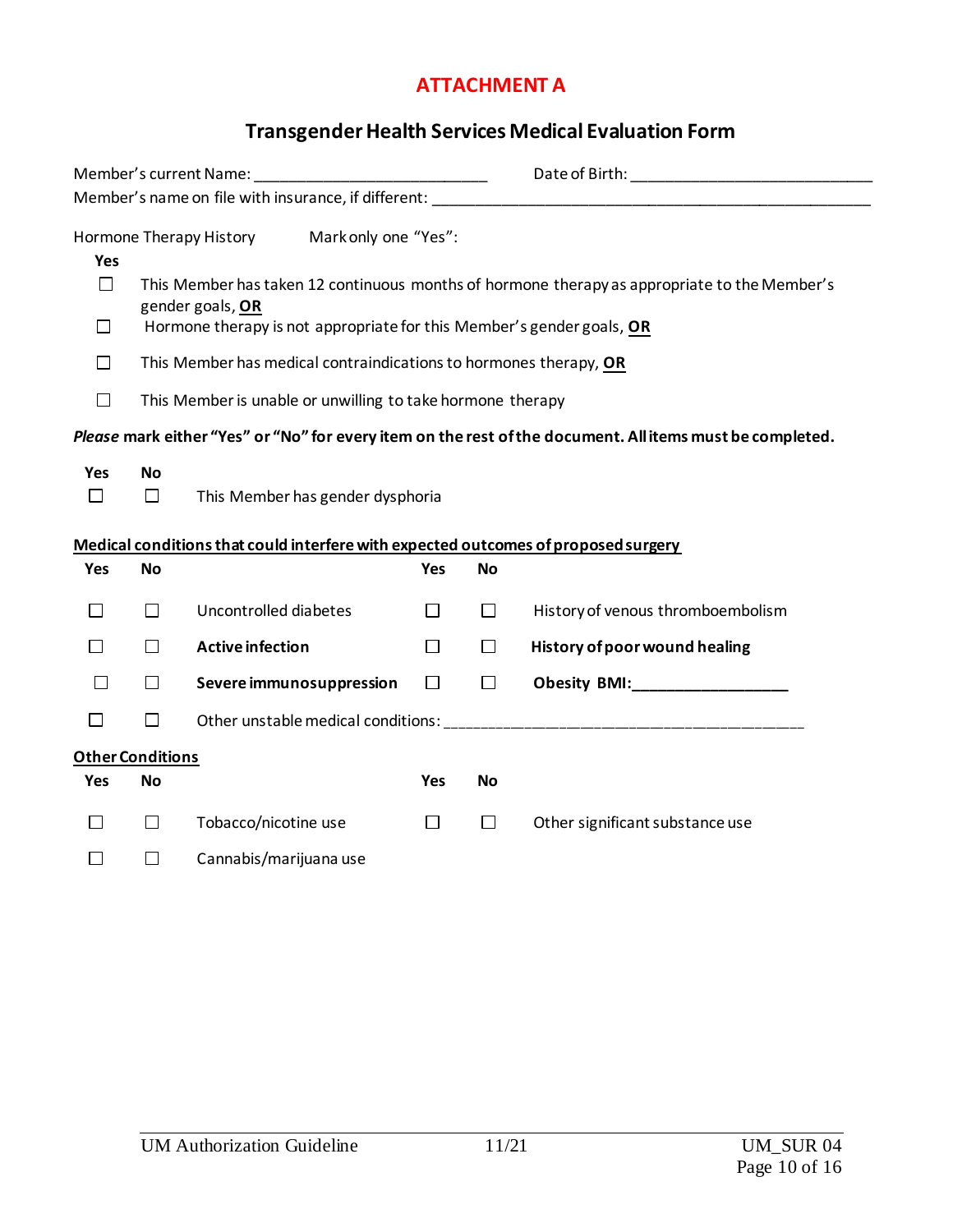If any medical condition present please document plans to stabilize, including a cessation plan if Member uses nicotine:

| <b>Yes</b> | <b>No</b> |                                                                                                                                                                                                               |
|------------|-----------|---------------------------------------------------------------------------------------------------------------------------------------------------------------------------------------------------------------|
|            | П         | Medical conditions are well controlled                                                                                                                                                                        |
|            | П         | This Member has been engaged in appropriate medical care for at least 1 year<br>demonstrating adherence to laboratory monitoring and compliance with prescribed<br>medications, treatments, and appointments. |
|            | $\Box$    | It is my opinion that the proposed surgery will benefit this Member's health                                                                                                                                  |
|            |           | <b>Medical Provider Name</b><br><b>Signature</b><br>Date                                                                                                                                                      |

Please fax form with surgical procedure referral authorization request to IEHP at (909) 890-5751.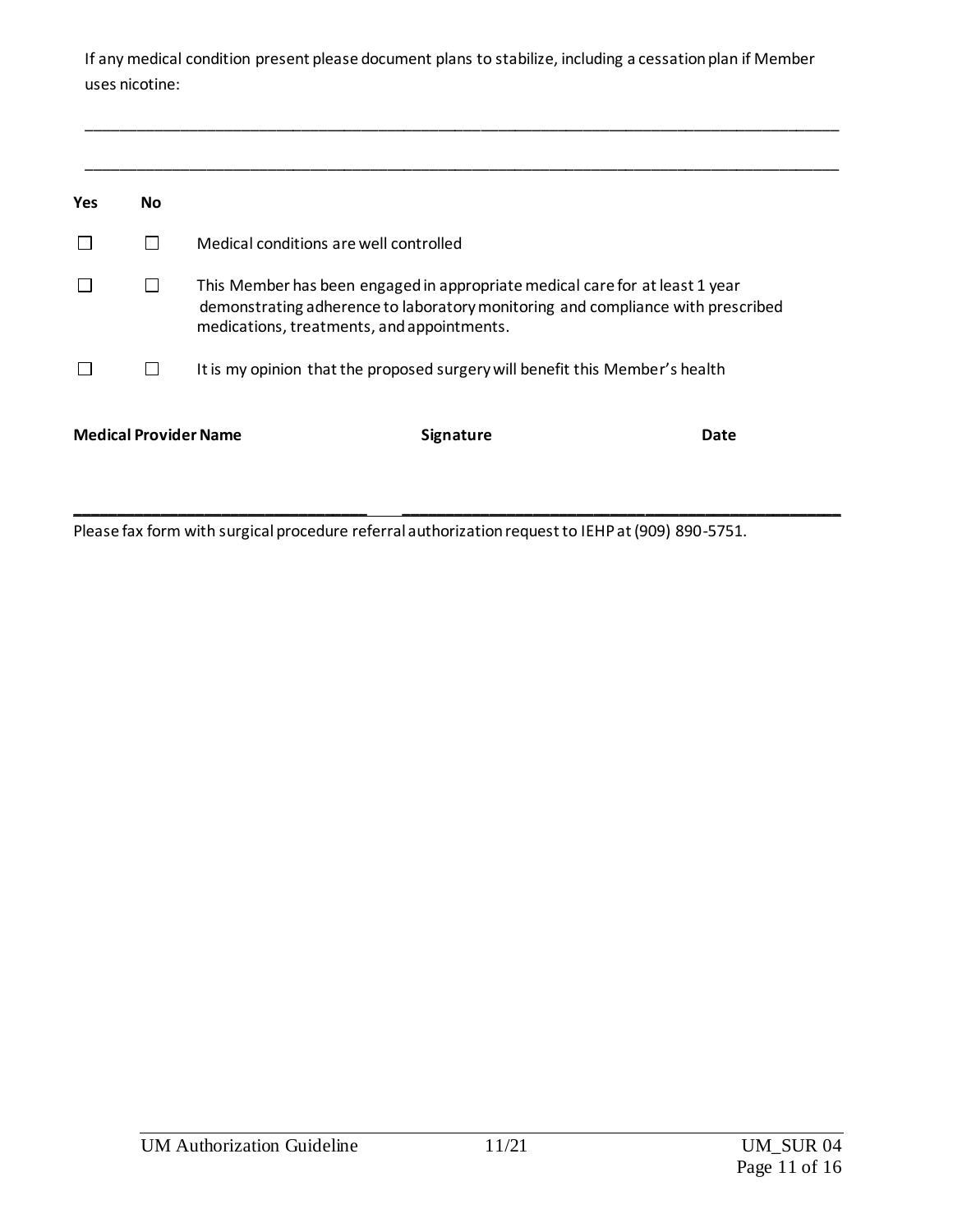

#### **ATTACHMENT B**

# **Therapist Documentation Form for Evaluation for Transgender Surgery**

| Member's Name:                                                                       |                     |                       |
|--------------------------------------------------------------------------------------|---------------------|-----------------------|
| Legal Name:                                                                          |                     |                       |
| DOB:                                                                                 |                     |                       |
| <b>Clinician Name:</b>                                                               |                     |                       |
| Office location or clinic:                                                           |                     |                       |
| Please describe your experience completing assessments for gender related surgeries: |                     |                       |
|                                                                                      |                     |                       |
| For which surgery or surgeries are you referring this Member?                        |                     |                       |
| $\Box$ Orchiectomy                                                                   | $\Box$ Penectomy    | $\Box$ Vaginoplasty   |
| $\Box$ Hysterectomy/Oophorectomy                                                     | $\Box$ Phalloplasty | $\Box$ Metoidioplasty |
| $\Box$ Vulvoplasty/Labiaplasty                                                       |                     |                       |
| $\Box$ Feminizing Mammoplasty (breast augmentation)                                  |                     |                       |
| $\Box$ Subcutaneous Mastectomy with male chest reconstruction                        |                     |                       |
| $\Box$ Surgery not listed here. Please describe:                                     |                     |                       |
|                                                                                      |                     |                       |

Please list the dates that you evaluated this Member for readiness and appropriateness for surgical intervention?

\_\_\_\_\_\_\_\_\_\_\_\_\_\_\_\_\_\_\_\_\_\_\_\_\_\_\_\_\_\_\_\_\_\_\_\_\_\_\_\_\_\_\_\_\_\_\_\_\_\_\_\_\_\_\_\_\_\_\_\_\_\_\_\_\_\_\_\_\_\_\_\_\_\_\_\_\_\_\_\_\_\_

Which current or previous medical and/or mental health providers did you speak with in your evaluation?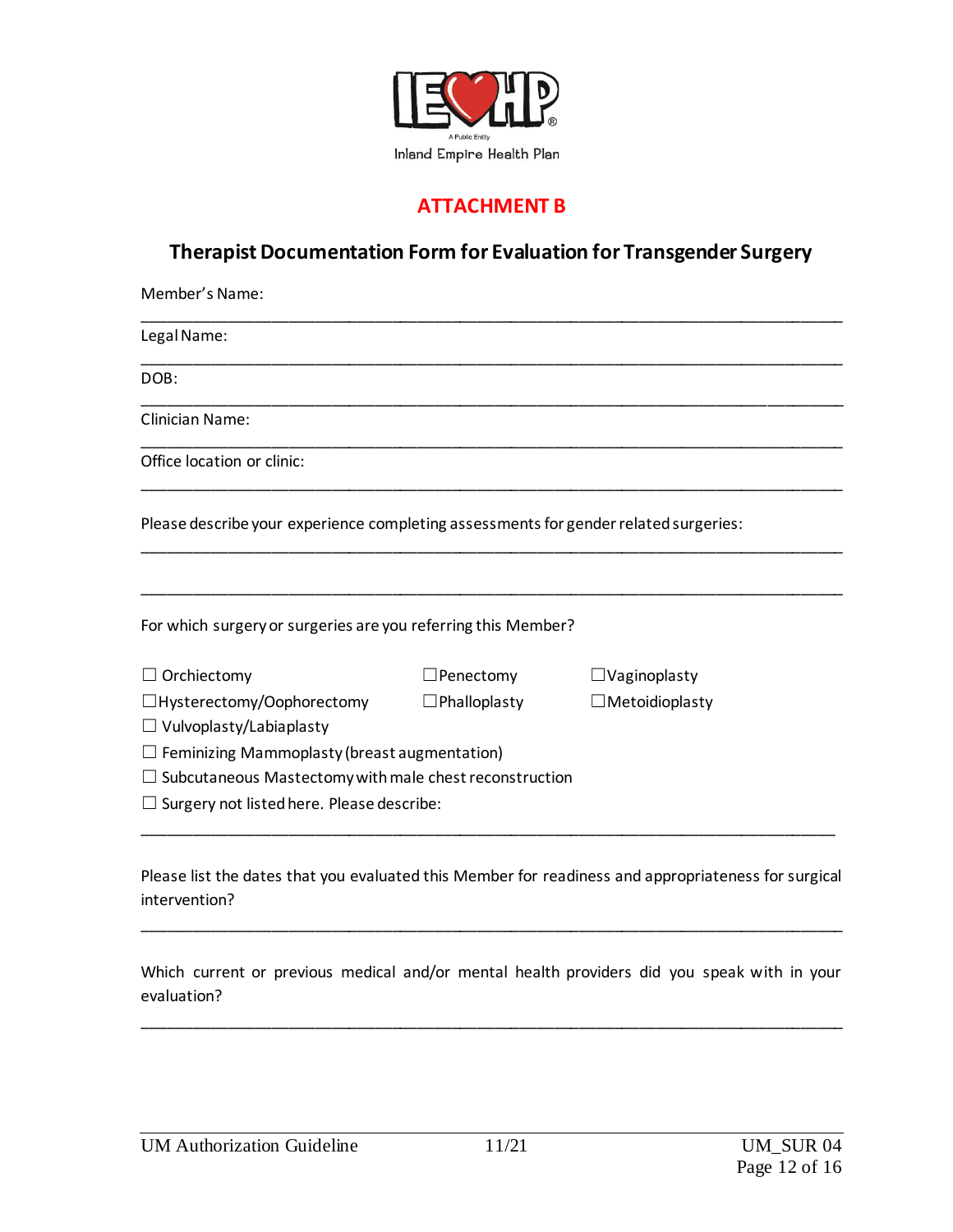Please give a description of this Member, identify characteristics, their history of gender dysphoria and emphasize their attempts to address their gender dysphoria:

\_\_\_\_\_\_\_\_\_\_\_\_\_\_\_\_\_\_\_\_\_\_\_\_\_\_\_\_\_\_\_\_\_\_\_\_\_\_\_\_\_\_\_\_\_\_\_\_\_\_\_\_\_\_\_\_\_\_\_\_\_\_\_\_\_\_\_\_\_\_\_\_\_\_\_\_\_\_\_\_\_\_

\_\_\_\_\_\_\_\_\_\_\_\_\_\_\_\_\_\_\_\_\_\_\_\_\_\_\_\_\_\_\_\_\_\_\_\_\_\_\_\_\_\_\_\_\_\_\_\_\_\_\_\_\_\_\_\_\_\_\_\_\_\_\_\_\_\_\_\_\_\_\_\_\_\_\_\_\_\_\_\_\_\_

Please indicate the length of time the Member has taken hormones and their response to hormones?

\_\_\_\_\_\_\_\_\_\_\_\_\_\_\_\_\_\_\_\_\_\_\_\_\_\_\_\_\_\_\_\_\_\_\_\_\_\_\_\_\_\_\_\_\_\_\_\_\_\_\_\_\_\_\_\_\_\_\_\_\_\_\_\_\_\_\_\_\_\_\_\_\_\_\_\_\_\_\_\_\_\_

For Members considering Vaginoplasty, Metoidioplasty, and Phalloplasty: The Standards of Care state that the Member must have "12 continuous months of living in a gender role that is congruent with their gender identity." Please describe how the Member has met this standard:

\_\_\_\_\_\_\_\_\_\_\_\_\_\_\_\_\_\_\_\_\_\_\_\_\_\_\_\_\_\_\_\_\_\_\_\_\_\_\_\_\_\_\_\_\_\_\_\_\_\_\_\_\_\_\_\_\_\_\_\_\_\_\_\_\_\_\_\_\_\_\_\_\_\_\_\_\_\_\_\_\_\_

\_\_\_\_\_\_\_\_\_\_\_\_\_\_\_\_\_\_\_\_\_\_\_\_\_\_\_\_\_\_\_\_\_\_\_\_\_\_\_\_\_\_\_\_\_\_\_\_\_\_\_\_\_\_\_\_\_\_\_\_\_\_\_\_\_\_\_\_\_\_\_\_\_\_\_\_\_\_\_\_\_\_

Does this Member have the capacity to give informed consent for genital surgery? If no, please explain:

\_\_\_\_\_\_\_\_\_\_\_\_\_\_\_\_\_\_\_\_\_\_\_\_\_\_\_\_\_\_\_\_\_\_\_\_\_\_\_\_\_\_\_\_\_\_\_\_\_\_\_\_\_\_\_\_\_\_\_\_\_\_\_\_\_\_\_\_\_\_\_\_\_\_\_\_\_\_\_\_\_\_

\_\_\_\_\_\_\_\_\_\_\_\_\_\_\_\_\_\_\_\_\_\_\_\_\_\_\_\_\_\_\_\_\_\_\_\_\_\_\_\_\_\_\_\_\_\_\_\_\_\_\_\_\_\_\_\_\_\_\_\_\_\_\_\_\_\_\_\_\_\_\_\_\_\_\_\_\_\_\_\_\_\_

Are their issues the surgeons need to know about regarding communication? These could include English fluency, hearing impairments, an autism spectrum disorder, literacy level, learning differences, etc:

\_\_\_\_\_\_\_\_\_\_\_\_\_\_\_\_\_\_\_\_\_\_\_\_\_\_\_\_\_\_\_\_\_\_\_\_\_\_\_\_\_\_\_\_\_\_\_\_\_\_\_\_\_\_\_\_\_\_\_\_\_\_\_\_\_\_\_\_\_\_\_\_\_\_\_\_\_\_\_\_\_\_

\_\_\_\_\_\_\_\_\_\_\_\_\_\_\_\_\_\_\_\_\_\_\_\_\_\_\_\_\_\_\_\_\_\_\_\_\_\_\_\_\_\_\_\_\_\_\_\_\_\_\_\_\_\_\_\_\_\_\_\_\_\_\_\_\_\_\_\_\_\_\_\_\_\_\_\_\_\_\_\_\_\_

How will surgery improve this Member's functioning? How will it make their life better? Please use the Member's words:

\_\_\_\_\_\_\_\_\_\_\_\_\_\_\_\_\_\_\_\_\_\_\_\_\_\_\_\_\_\_\_\_\_\_\_\_\_\_\_\_\_\_\_\_\_\_\_\_\_\_\_\_\_\_\_\_\_\_\_\_\_\_\_\_\_\_\_\_\_\_\_\_\_\_\_\_\_\_\_\_\_\_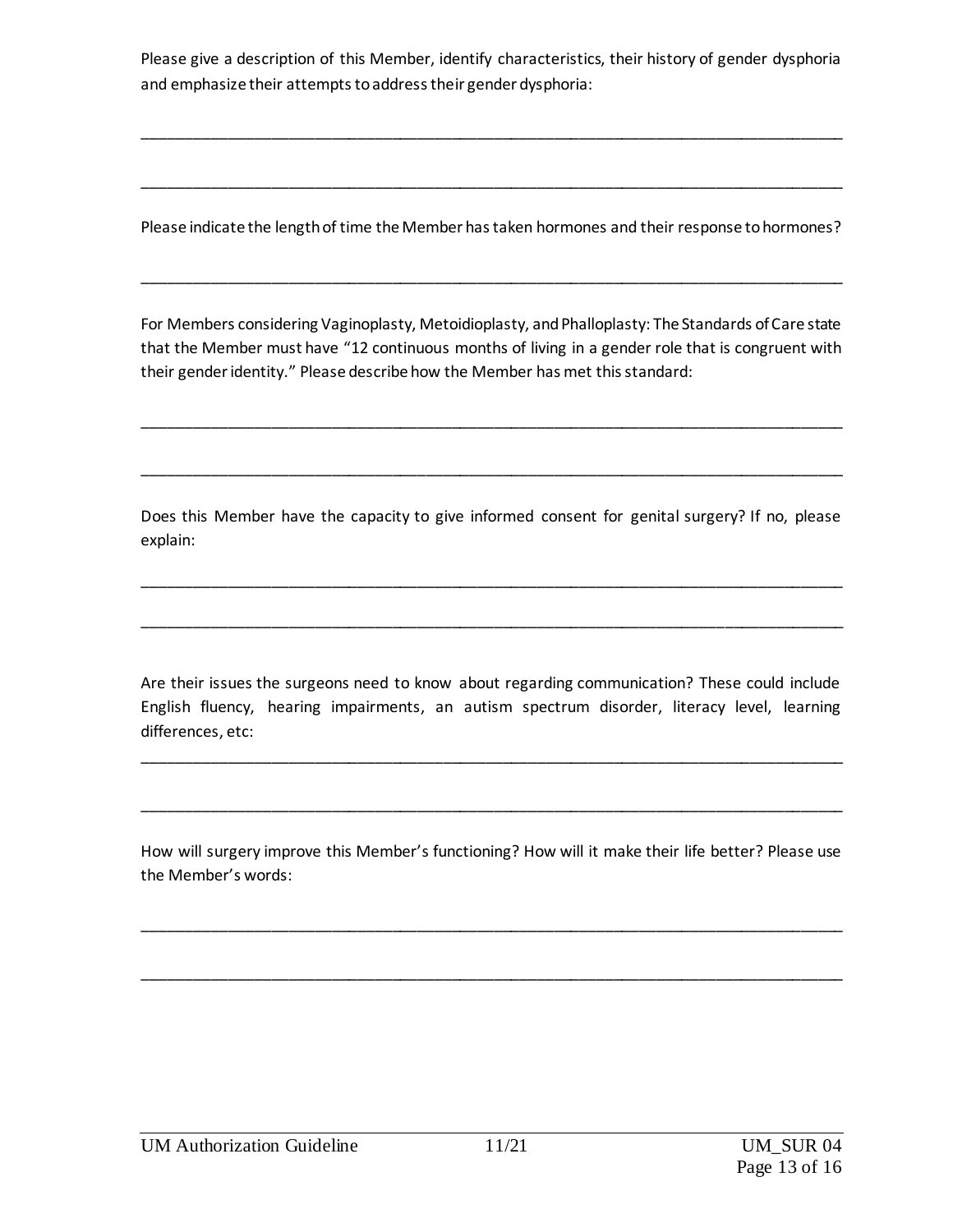Do you have any hesitation or concern that the Member may regret or not benefit from a surgical intervention?

\_\_\_\_\_\_\_\_\_\_\_\_\_\_\_\_\_\_\_\_\_\_\_\_\_\_\_\_\_\_\_\_\_\_\_\_\_\_\_\_\_\_\_\_\_\_\_\_\_\_\_\_\_\_\_\_\_\_\_\_\_\_\_\_\_\_\_\_\_\_\_\_\_\_\_\_\_\_\_\_\_\_

\_\_\_\_\_\_\_\_\_\_\_\_\_\_\_\_\_\_\_\_\_\_\_\_\_\_\_\_\_\_\_\_\_\_\_\_\_\_\_\_\_\_\_\_\_\_\_\_\_\_\_\_\_\_\_\_\_\_\_\_\_\_\_\_\_\_\_\_\_\_\_\_\_\_\_\_\_\_\_\_\_\_

Please give a brief description of this Member's mental health history, including suicidality, homicidality, and any history of violence towards healthcare workers, any psychiatric hospitalizations, and residential treatment for mental health or substance use:

\_\_\_\_\_\_\_\_\_\_\_\_\_\_\_\_\_\_\_\_\_\_\_\_\_\_\_\_\_\_\_\_\_\_\_\_\_\_\_\_\_\_\_\_\_\_\_\_\_\_\_\_\_\_\_\_\_\_\_\_\_\_\_\_\_\_\_\_\_\_\_\_\_\_\_\_\_\_\_\_\_\_

\_\_\_\_\_\_\_\_\_\_\_\_\_\_\_\_\_\_\_\_\_\_\_\_\_\_\_\_\_\_\_\_\_\_\_\_\_\_\_\_\_\_\_\_\_\_\_\_\_\_\_\_\_\_\_\_\_\_\_\_\_\_\_\_\_\_\_\_\_\_\_\_\_\_\_\_\_\_\_\_\_\_

Please list all current and past mental health diagnoses:

Please list all medications that the Member is currently taking related to psychological concerns, sleep, or emotional problems (this should include supplements, like St. John's Wort and medical marijuana). Please list the prescriber's name next to the medication:

\_\_\_\_\_\_\_\_\_\_\_\_\_\_\_\_\_\_\_\_\_\_\_\_\_\_\_\_\_\_\_\_\_\_\_\_\_\_\_\_\_\_\_\_\_\_\_\_\_\_\_\_\_\_\_\_\_\_\_\_\_\_\_\_\_\_\_\_\_\_\_\_\_\_\_\_\_\_\_\_\_\_

\_\_\_\_\_\_\_\_\_\_\_\_\_\_\_\_\_\_\_\_\_\_\_\_\_\_\_\_\_\_\_\_\_\_\_\_\_\_\_\_\_\_\_\_\_\_\_\_\_\_\_\_\_\_\_\_\_\_\_\_\_\_\_\_\_\_\_\_\_\_\_\_\_\_\_\_\_\_\_\_\_\_

\_\_\_\_\_\_\_\_\_\_\_\_\_\_\_\_\_\_\_\_\_\_\_\_\_\_\_\_\_\_\_\_\_\_\_\_\_\_\_\_\_\_\_\_\_\_\_\_\_\_\_\_\_\_\_\_\_\_\_\_\_\_\_\_\_\_\_\_\_\_\_\_\_\_\_\_\_\_\_\_\_\_

Does this Member have a mental health problem that the stress of surgery, anesthesia, or recovery may result in decompensation? For instance, PTSD, anxiety disorders, schizophrenia, substance abuse, etc.:

\_\_\_\_\_\_\_\_\_\_\_\_\_\_\_\_\_\_\_\_\_\_\_\_\_\_\_\_\_\_\_\_\_\_\_\_\_\_\_\_\_\_\_\_\_\_\_\_\_\_\_\_\_\_\_\_\_\_\_\_\_\_\_\_\_\_\_\_\_\_\_\_\_\_\_\_\_\_\_\_\_\_

Please describe how you have prepared this Member for this possibility and how it will be addressed:

\_\_\_\_\_\_\_\_\_\_\_\_\_\_\_\_\_\_\_\_\_\_\_\_\_\_\_\_\_\_\_\_\_\_\_\_\_\_\_\_\_\_\_\_\_\_\_\_\_\_\_\_\_\_\_\_\_\_\_\_\_\_\_\_\_\_\_\_\_\_\_\_\_\_\_\_\_\_\_\_\_\_

\_\_\_\_\_\_\_\_\_\_\_\_\_\_\_\_\_\_\_\_\_\_\_\_\_\_\_\_\_\_\_\_\_\_\_\_\_\_\_\_\_\_\_\_\_\_\_\_\_\_\_\_\_\_\_\_\_\_\_\_\_\_\_\_\_\_\_\_\_\_\_\_\_\_\_\_\_\_\_\_\_\_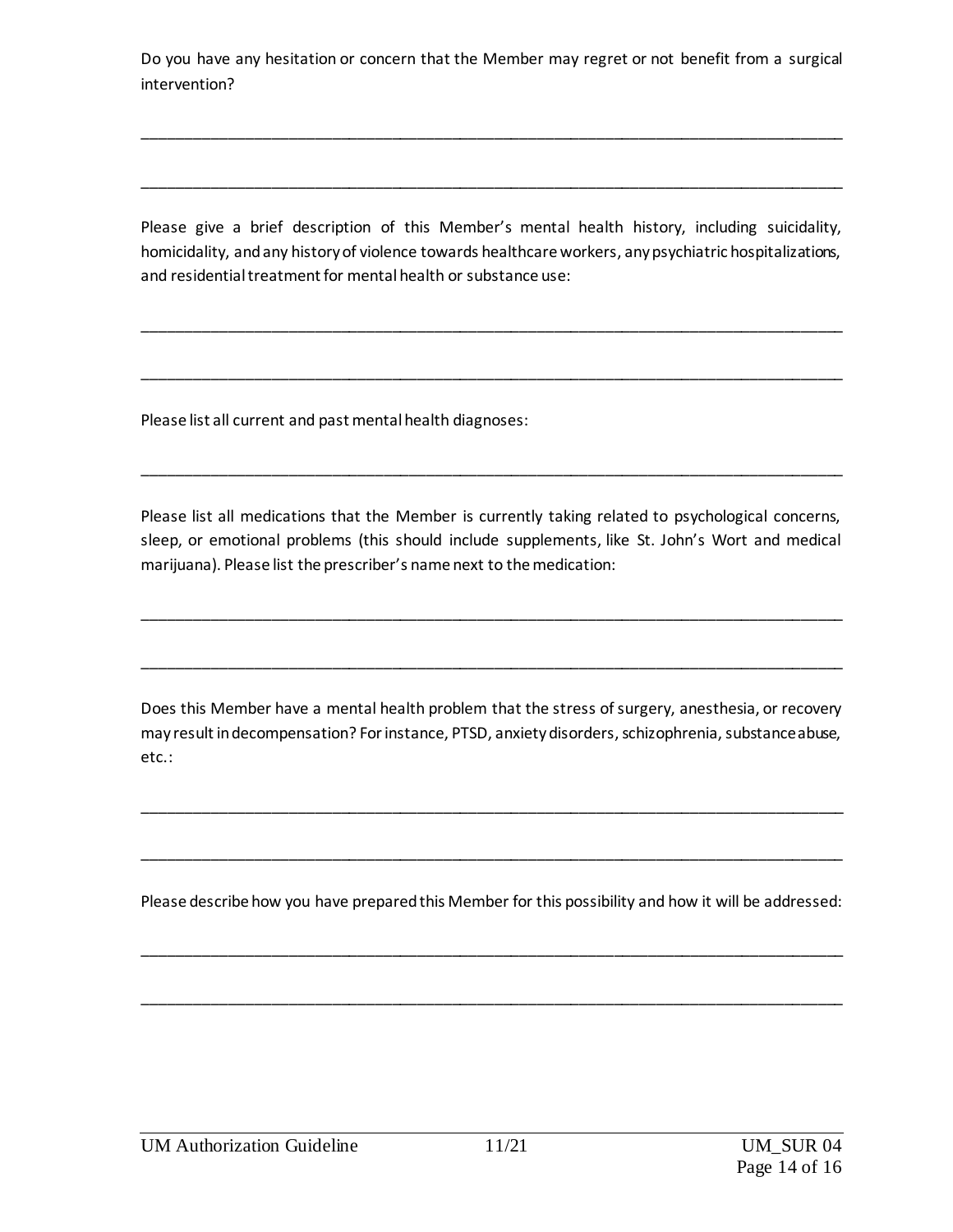Please describe current and past substance use including nicotine. Please list any concerns the Member has regarding their substance use or their sobriety and pain medication:

\_\_\_\_\_\_\_\_\_\_\_\_\_\_\_\_\_\_\_\_\_\_\_\_\_\_\_\_\_\_\_\_\_\_\_\_\_\_\_\_\_\_\_\_\_\_\_\_\_\_\_\_\_\_\_\_\_\_\_\_\_\_\_\_\_\_\_\_\_\_\_\_\_\_\_\_\_\_\_\_\_\_

\_\_\_\_\_\_\_\_\_\_\_\_\_\_\_\_\_\_\_\_\_\_\_\_\_\_\_\_\_\_\_\_\_\_\_\_\_\_\_\_\_\_\_\_\_\_\_\_\_\_\_\_\_\_\_\_\_\_\_\_\_\_\_\_\_\_\_\_\_\_\_\_\_\_\_\_\_\_\_\_\_\_

Please describe medical problems the Member may have:

What is your assessment of this Member's function, including their ability to satisfactorily complete ADL's and IDL's (Activities of Daily Living and Instrumental Activities of Daily Living):

\_\_\_\_\_\_\_\_\_\_\_\_\_\_\_\_\_\_\_\_\_\_\_\_\_\_\_\_\_\_\_\_\_\_\_\_\_\_\_\_\_\_\_\_\_\_\_\_\_\_\_\_\_\_\_\_\_\_\_\_\_\_\_\_\_\_\_\_\_\_\_\_\_\_\_\_\_\_\_\_\_\_

\_\_\_\_\_\_\_\_\_\_\_\_\_\_\_\_\_\_\_\_\_\_\_\_\_\_\_\_\_\_\_\_\_\_\_\_\_\_\_\_\_\_\_\_\_\_\_\_\_\_\_\_\_\_\_\_\_\_\_\_\_\_\_\_\_\_\_\_\_\_\_\_\_\_\_\_\_\_\_\_\_\_

\_\_\_\_\_\_\_\_\_\_\_\_\_\_\_\_\_\_\_\_\_\_\_\_\_\_\_\_\_\_\_\_\_\_\_\_\_\_\_\_\_\_\_\_\_\_\_\_\_\_\_\_\_\_\_\_\_\_\_\_\_\_\_\_\_\_\_\_\_\_\_\_\_\_\_\_\_\_\_\_\_\_

\_\_\_\_\_\_\_\_\_\_\_\_\_\_\_\_\_\_\_\_\_\_\_\_\_\_\_\_\_\_\_\_\_\_\_\_\_\_\_\_\_\_\_\_\_\_\_\_\_\_\_\_\_\_\_\_\_\_\_\_\_\_\_\_\_\_\_\_\_\_\_\_\_\_\_\_\_\_\_\_\_\_

\_\_\_\_\_\_\_\_\_\_\_\_\_\_\_\_\_\_\_\_\_\_\_\_\_\_\_\_\_\_\_\_\_\_\_\_\_\_\_\_\_\_\_\_\_\_\_\_\_\_\_\_\_\_\_\_\_\_\_\_\_\_\_\_\_\_\_\_\_\_\_\_\_\_\_\_\_\_\_\_\_\_

Describe this Member's support system, relationships, family support and work:

Do you believe this Member is capable of carrying out their aftercare plan? (Including providing for their own self-care following surgery; e.g. dilation 3x per day, hygiene issues, monitoring for infections, getting adequate nutrition, staying housed, etc.) Yes  $\Box$  No  $\Box$ 

What additional care will this Member need and how will that be arranged? Who will provide needed case management?

\_\_\_\_\_\_\_\_\_\_\_\_\_\_\_\_\_\_\_\_\_\_\_\_\_\_\_\_\_\_\_\_\_\_\_\_\_\_\_\_\_\_\_\_\_\_\_\_\_\_\_\_\_\_\_\_\_\_\_\_\_\_\_\_\_\_\_\_\_\_\_\_\_\_\_\_\_\_\_\_\_\_

\_\_\_\_\_\_\_\_\_\_\_\_\_\_\_\_\_\_\_\_\_\_\_\_\_\_\_\_\_\_\_\_\_\_\_\_\_\_\_\_\_\_\_\_\_\_\_\_\_\_\_\_\_\_\_\_\_\_\_\_\_\_\_\_\_\_\_\_\_\_\_\_\_\_\_\_\_\_\_\_\_\_

\_\_\_\_\_\_\_\_\_\_\_\_\_\_\_\_\_\_\_\_\_\_\_\_\_\_\_\_\_\_\_\_\_\_\_\_\_\_\_\_\_\_\_\_\_\_\_\_\_\_\_\_\_\_\_\_\_\_\_\_\_\_\_\_\_\_\_\_\_\_\_\_\_\_\_\_\_\_\_\_\_\_

\_\_\_\_\_\_\_\_\_\_\_\_\_\_\_\_\_\_\_\_\_\_\_\_\_\_\_\_\_\_\_\_\_\_\_\_\_\_\_\_\_\_\_\_\_\_\_\_\_\_\_\_\_\_\_\_\_\_\_\_\_\_\_\_\_\_\_\_\_\_\_\_\_\_\_\_\_\_\_\_\_\_

Your rationale for the referral for surgery: